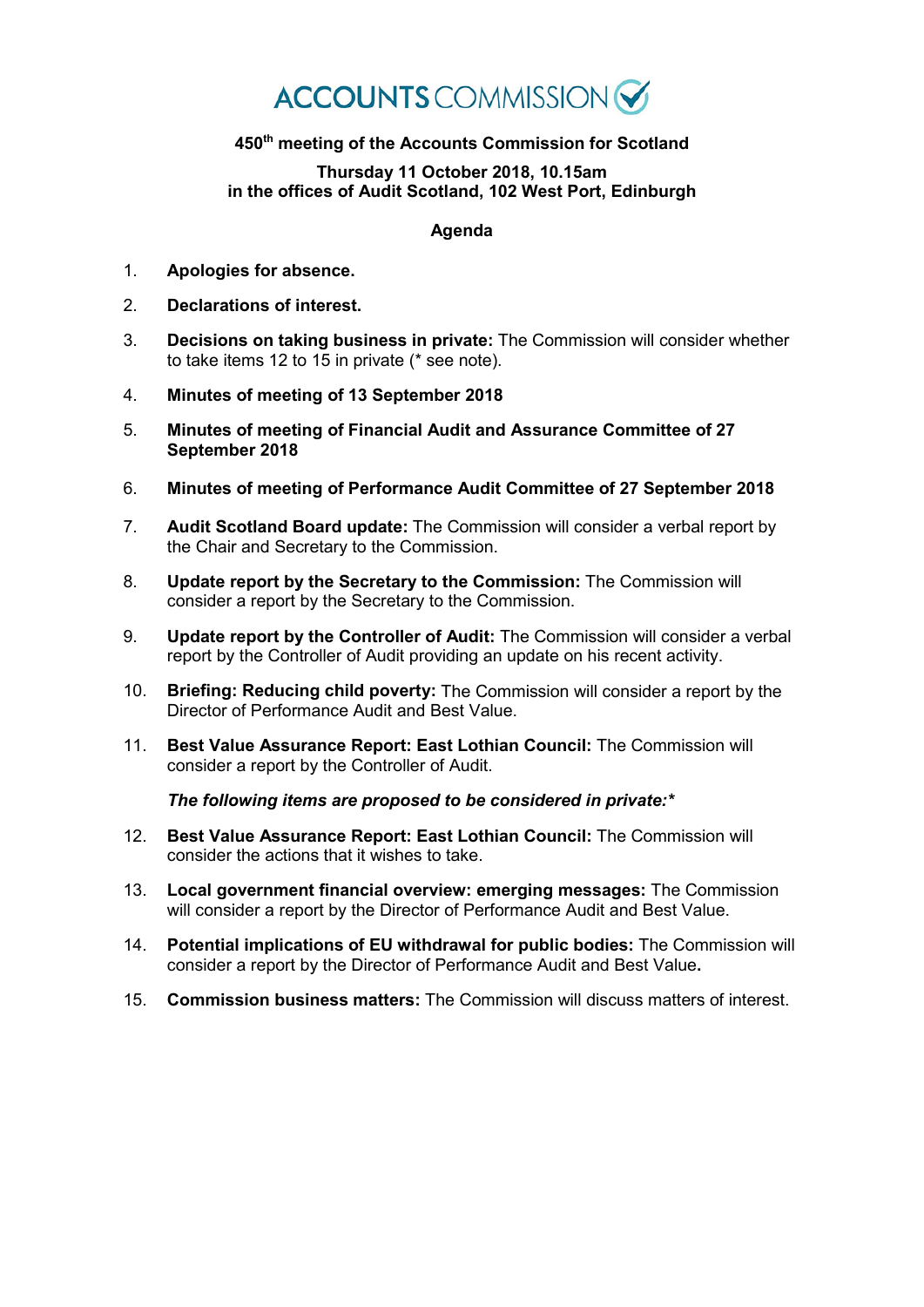- \* It is proposed that items 12 to 15 be considered in private because:
	- Item 12 requires the Commission to consider actions in relation to a report by the Controller of Audit. The Commission is then obliged by statute to inform the council in question of its decision, which the Commission does before making the decision public.
	- Item 13 proposes a draft audit report which the Commission is to consider in private before publishing.
	- Item 14 proposes a paper containing policy matters which the Commission may wish to consider in private before publishing.
	- Item 15 may be required if there are any confidential matters that require to be discussed outwith the public domain. The Chair will inform the meeting in public at the start of the meeting if this item is required and what it covers.